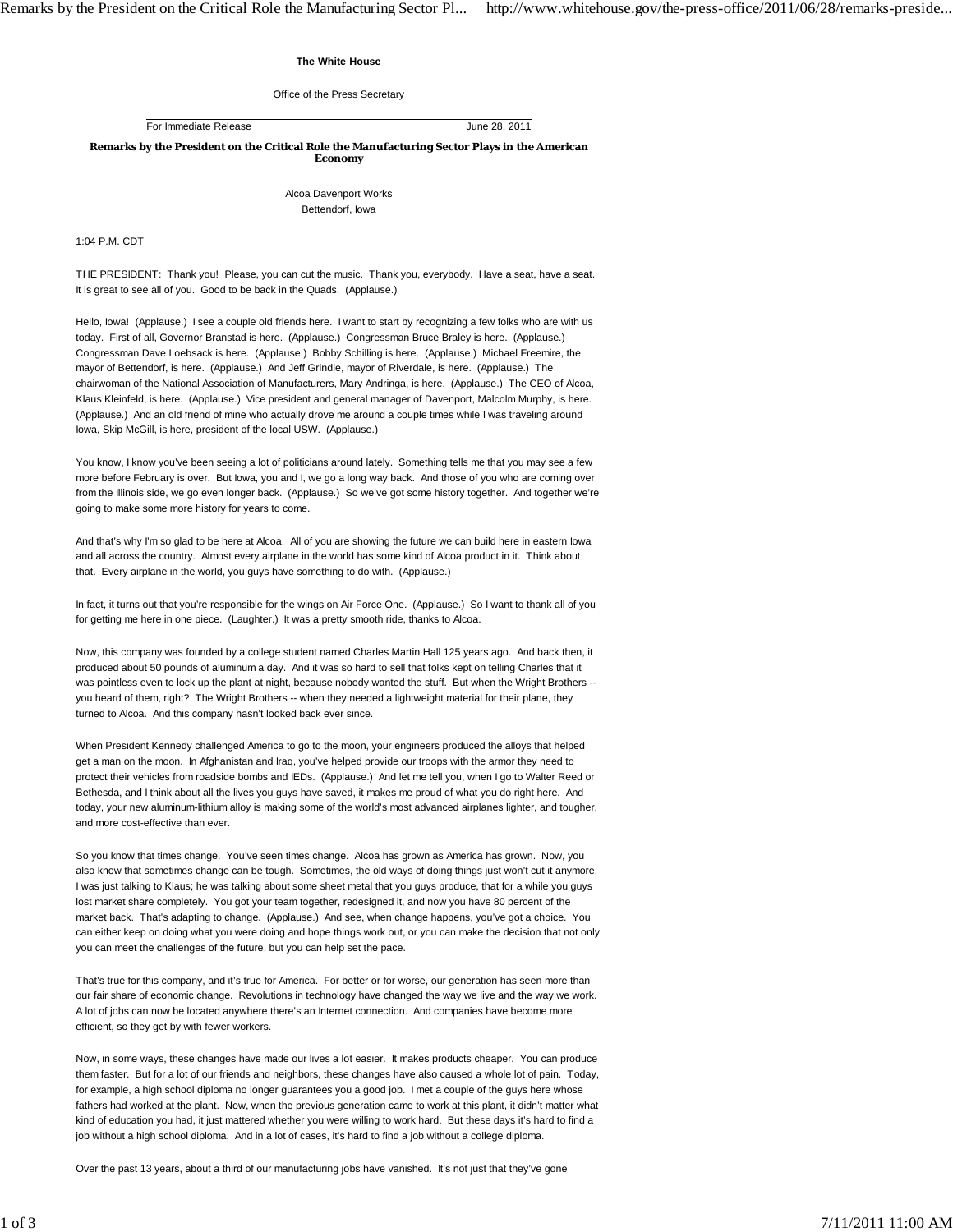overseas, it's also that you guys are just better at producing stuff now than you used to be, so you use fewer workers. And meanwhile, a lot of workers have seen their wages not keep up with rising costs.

So I spent a lot of time thinking about these issues when I ran for this office in the first place. When I ran for President, before I came to Iowa, when I was still a senator in Illinois, I kept on thinking about all the folks I would meet in my travels who were feeling that squeeze of wages flat, costs going up. And then in the closing weeks of the campaign, the bottom fell out of the economy -- and the middle class got hammered some more. And I know talking to Klaus, Alcoa got hit pretty good too.

That demanded that we make some tough decisions -- decisions that we now know have pulled our economy back from the brink and put us on a better path. We've created more than 2 million new private sector jobs over the last 15 months alone, including almost 250,000 in manufacturing. (Applause.) That's in the last 15 months.

And here at this plant, the workers that were laid off during the darkest days of the recession have all been hired back. And in fact, you guys are telling me that you're thinking about hiring some more folks in the near future. That's worth applauding. Somebody was -- (applause.)

But for a lot of Americans, those numbers don't matter much if they're still out of work, or if they have a job that doesn't pay enough to make the mortgage or pay the bills. So we've got more work to do. And that work is going to take some time. The problems that we developed didn't happen overnight. We're not going to solve them overnight either. But we will solve them.

We'll solve them because after all we've been through, we are still the United States of America. We've got the largest economy. We've got the best universities. We've got the most successful companies. We've got the best innovators and entrepreneurs. We've got the best workers in the world. (Applause.) Together, we've got the capacity not only to get back to where we were, but to get to where we need to be.

That's why I ran for President -- to get us where we need to be. I ran because I believe in an America where working families aren't just treading water but they're moving forward, and where our businesses lead the change on new technologies like clean energy and advanced manufacturing of the sort you're doing right here at this plant.

I believe in an America where our government lives within its means while investing in things that will help us grow, like a world-class education system and cutting-edge innovation and the best transportation and communication systems anywhere in the world. That's how we're going to make America the best place to create good, middle-class jobs. That's how we're going to win the future -- by doing the smart things right now to help the middle class grow and feel more secure.

And a big part of that, a big part of our future has to be a robust and growing manufacturing sector. We've got to make things right here in America. (Applause.) We've always made things here in America. It's in our blood. This plant has been in operation for 60 years. And what you've learned is that if you want to beat the competition, then you've got to innovate. You've got to invest in new skills, you've got to invest in new processes, you've got to invest in new products. I was just learning that some of the equipment right behind us -- this was a huge investment. How much did you guys -- \$90 million. Think about that. That's what made you guys competitive, having the best workers but also having the best equipment. You had to up your game. And that's what we've got to do as a country as a whole. I want the cars and planes and wind turbines of the future to bear the proud stamp that says "Made in America." That's what I want. (Applause.)

That's why two years ago, we stood by the auto industry and kept some of our nation's largest automakers from being sold for parts. And today, for the first time in years, the Big Three automakers are adding jobs and turning a profit and putting steel workers to work. (Applause.) We also told those companies, though, that they'd have to make some changes to compete, so we brought people together and set the first new fuel-mileage standards in more than 30 years. And that means fewer trips to the pump and less harmful pollution. And this plant has something to do with it, because I was just seeing some doors and some hoods made right here -- more lightweight, more efficient, saves on fuel economy. And that means your business is improved as well. Everybody wins.

That's also why I announced last week a new partnership between our top engineering schools, our most innovative manufacturers, and the federal government to get American products from the drawing board to the factory floor to the marketplace as quickly as possible. And today, I'm proud to announce that Alcoa is joining that partnership. (Applause.) The idea is to create jobs now, and to make sure America stays on the cutting edge of manufacturing for years to come.

Now, we also know that strengthening our manufacturing sector requires workers getting the skills and training they need. Today, there are more than four job-seekers for every job opening in America. Every one job, there are four folks looking for work. But when it comes to the high-tech fields, the opposite is true: Businesses say they're having trouble finding enough skilled workers to fill the openings that they have.

And so three weeks ago, we announced new commitments from businesses and universities to make it possible for 500,000 community college students -- half a million students -- to earn industry-accepted credentials for manufacturing jobs that companies across the country are looking to fill. So basically what happens is the companies, they'll say to the community colleges, here's what we need. The community colleges will design a training program that certifies that if you get through that training program, and you're working hard, you are prepared and equipped to get that job And so we're also making it easier for workers to get retrained and move up